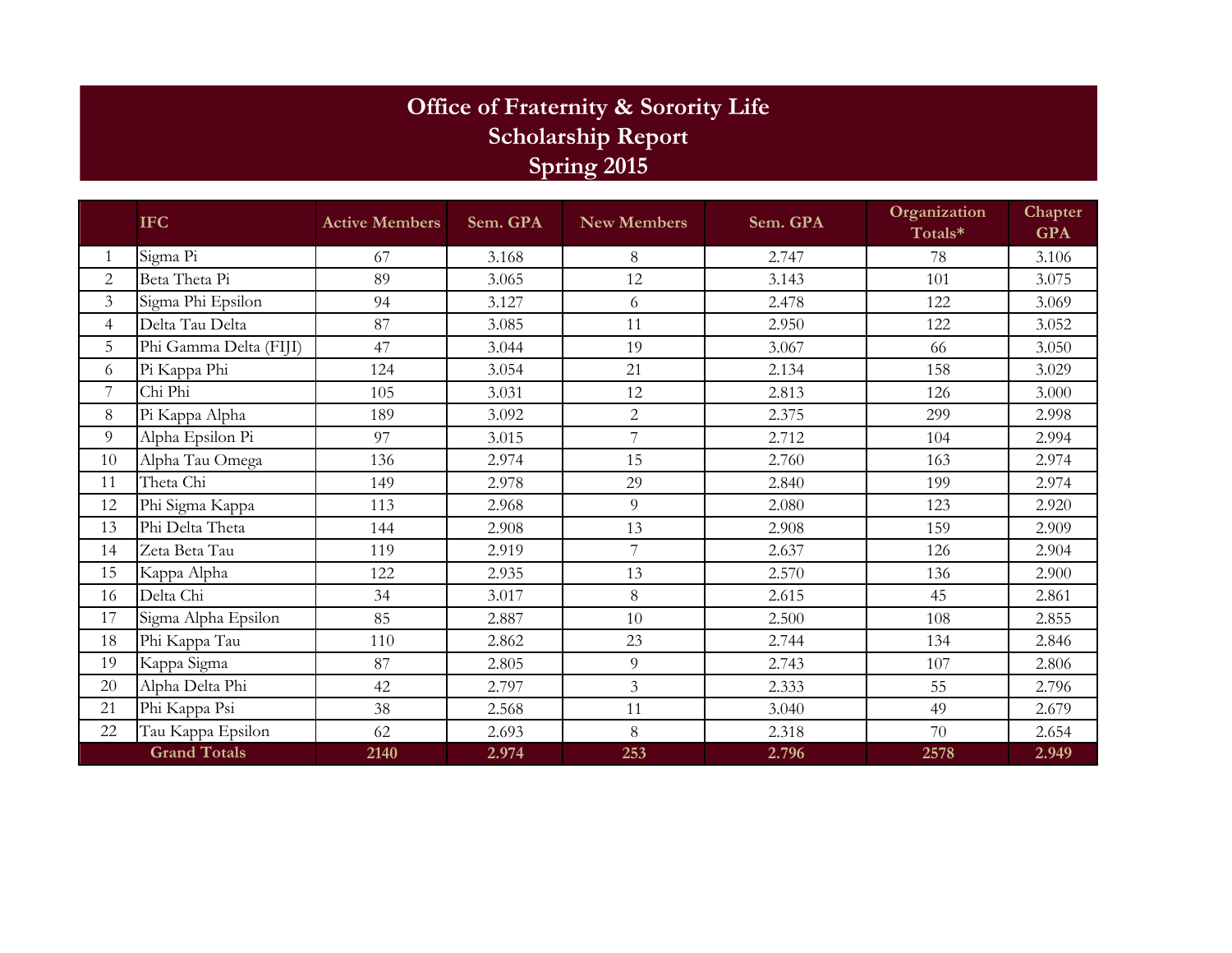| <b>MGC</b>            | <b>Active Members</b> | Sem. GPA | New Members                 | Sem. GPA     | Organization<br>Totals* | Chapter<br><b>GPA</b> |
|-----------------------|-----------------------|----------|-----------------------------|--------------|-------------------------|-----------------------|
| alpha Kappa Delta Phi | 8                     | 2.981    | 10                          | 3.074        | 21                      | 2.956                 |
| Kappa Delta Chi       | 13                    | 2.791    |                             | 2.533        | 28                      | 2.633                 |
| Lambda Theta Alpha    | 9                     | 2.707    |                             | 2.721        | 16                      | 2.713                 |
| Lambda Theta Phi      | 4                     | 2.554    |                             | 2.838        |                         | 2.701                 |
| Omega Phi Beta        | 4                     | 2.438    | $\Omega$                    | 2.705        | 10                      | 2.626                 |
| Phi Iota Alpha        | 16                    | 2.432    | $\Omega$                    | 2.799        | 22                      | 2.548                 |
| Sigma Beta Rho        | 13                    | 2.917    | $\Omega$                    |              |                         | 2.725                 |
| Sigma Iota Alpha      |                       | 2.388    |                             | $- -$        | $\Omega$                | 2.446                 |
| Sigma Lambda Beta     | 4                     | 3.370    | $\mathcal{D}_{\mathcal{L}}$ | 2.167        |                         | 3.030                 |
| Theta Nu Xi           | 10                    | 2.643    | $\Omega$                    | 2.806        | 19                      | 2.724                 |
| <b>Grand Total</b>    | 86                    | 2.729    | 55                          | $\mathbf{3}$ | 153                     | 2.712                 |

|                | <b>NPHC</b>        | <b>Active Members</b> | Sem. GPA | <b>New Members</b> | Sem. GPA          | Organization<br>Totals* | Chapter<br><b>GPA</b> |
|----------------|--------------------|-----------------------|----------|--------------------|-------------------|-------------------------|-----------------------|
|                | Alpha Kappa Alpha  |                       |          | 49                 | 2.945             | 53                      | 2.951                 |
| 2              | Zeta Phi Beta      |                       | 2.705    |                    | 2.642             | 12                      | 2.675                 |
| 3              | Delta Sigma Theta  | 42                    | 2.633    |                    | $- -$             | 47                      | 2.628                 |
| $\overline{4}$ | Kappa Alpha Psi    | 18                    | 2.618    |                    | $\qquad \qquad -$ | 18                      | 2.618                 |
| 5              | Phi Beta Sigma     |                       | 2.531    |                    | $- -$             |                         | 2.531                 |
| 6              | Sigma Gamma Rho    | 11                    | 2.486    |                    | $\qquad \qquad -$ | 22                      | 2.486                 |
| $\overline{ }$ | Alpha Phi Alpha    | 13                    | 2.536    |                    | $- -$             | 14                      | 2.388                 |
| 8              | Omega Psi Phi      |                       | 2.169    | 8                  | 2.480             | 13                      | 2.354                 |
|                | <b>Grand Total</b> | 156                   | 2.697    | 13                 | 2.550             | 179                     | 2.680                 |